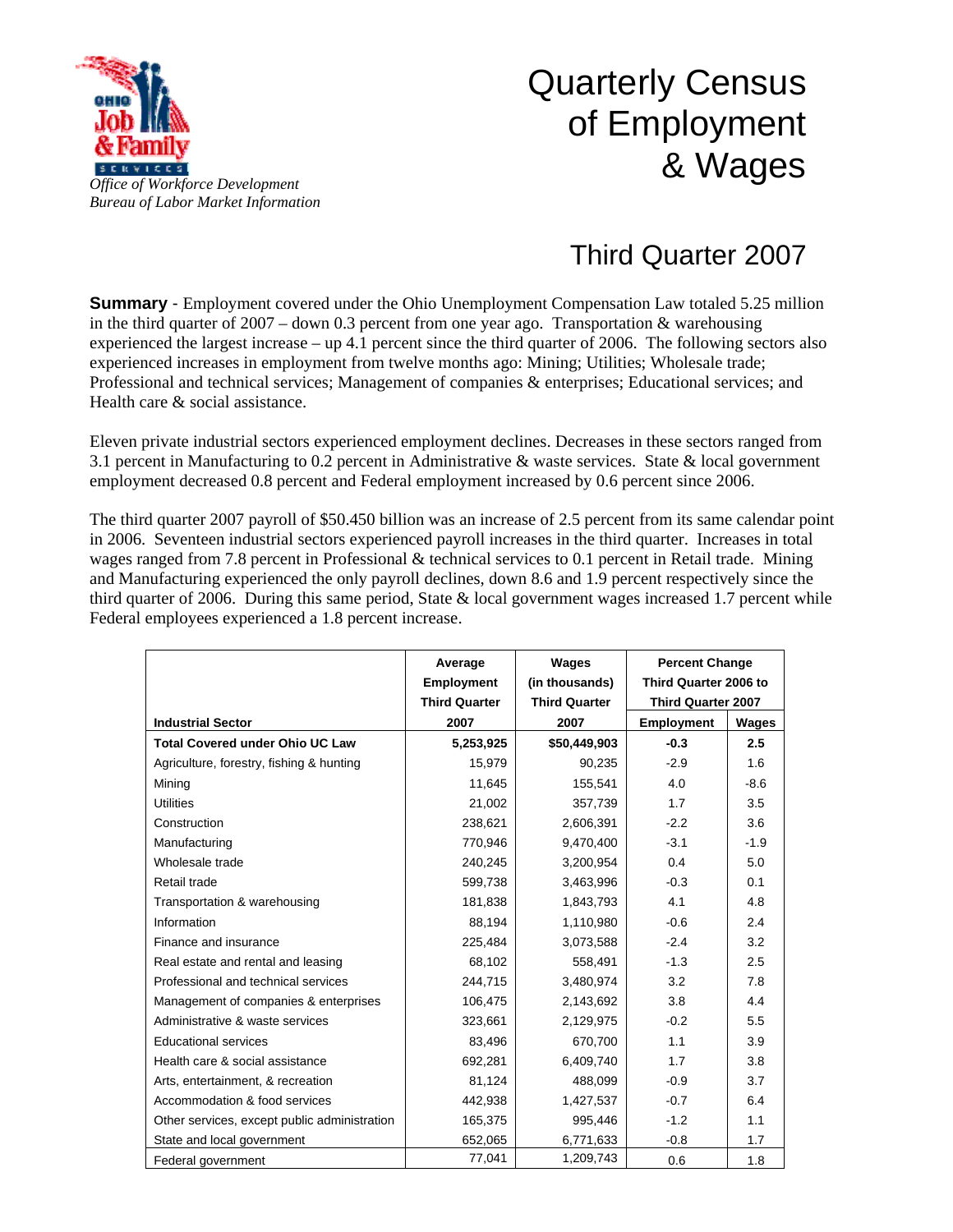Five of Ohio's ten largest counties experienced employment increases from their third quarter 2006 levels. Increases ranged from 1.9 percent in Butler County to 0.2 percent in Stark County. Cuyahoga, Hamilton, Lorain, Lucas, and Montgomery Counties all suffered employment declines from one year ago with drops ranging from 2.6 percent in Lorain County to 1.1 percent in Cuyahoga County.

Nine of the ten largest counties experienced payroll increases since 2006. Payroll gains ranged from 10.3 percent in Butler County to 0.1 percent in Lucas County. Montgomery County experienced the only wage decrease, down 4.5 percent from its third quarter 2006 level.

|                                        | Average              | Wages                | <b>Percent Change</b><br>Third Quarter 2006 to<br><b>Third Quarter 2007</b> |        |
|----------------------------------------|----------------------|----------------------|-----------------------------------------------------------------------------|--------|
|                                        | <b>Employment</b>    | (in thousands)       |                                                                             |        |
|                                        | <b>Third Quarter</b> | <b>Third Quarter</b> |                                                                             |        |
| County                                 | 2007                 | 2007                 | <b>Employment</b>                                                           | Wages  |
| <b>Total Covered under Ohio UC Law</b> | 5,253,925            | \$50,449,903         | $-0.3$                                                                      | 2.5    |
| <b>Butler</b>                          | 146,654              | 1,429,171            | 1.9                                                                         | 10.3   |
| Cuyahoga                               | 733,617              | 7,836,653            | $-1.1$                                                                      | 3.0    |
| <b>Franklin</b>                        | 677,798              | 7,260,699            | 1.0                                                                         | 4.2    |
| Hamilton                               | 513,120              | 5,899,672            | $-1.5$                                                                      | 0.8    |
| Lorain                                 | 97,866               | 874,481              | $-2.6$                                                                      | 2.0    |
| Lucas                                  | 218,403              | 2,070,212            | $-1.6$                                                                      | 0.1    |
| Mahoning                               | 103,935              | 801,938              | 0.7                                                                         | 3.6    |
| Montgomery                             | 263,652              | 2,568,544            | -1.6                                                                        | $-4.5$ |
| <b>Stark</b>                           | 161,567              | 1,346,667            | 0.2                                                                         | 2.1    |
| Summit                                 | 272,450              | 2,612,936            | 0.9                                                                         | 4.6    |
| All other counties                     | 2,064,863            | 17,748,930           | $-0.2$                                                                      | 2.6    |

The chart that follows presents the percentage of Ohio covered employment in each of the ten largest counties and all other counties combined. Ten of Ohio's 88 counties account for more than 60 percent of the state's covered employment.